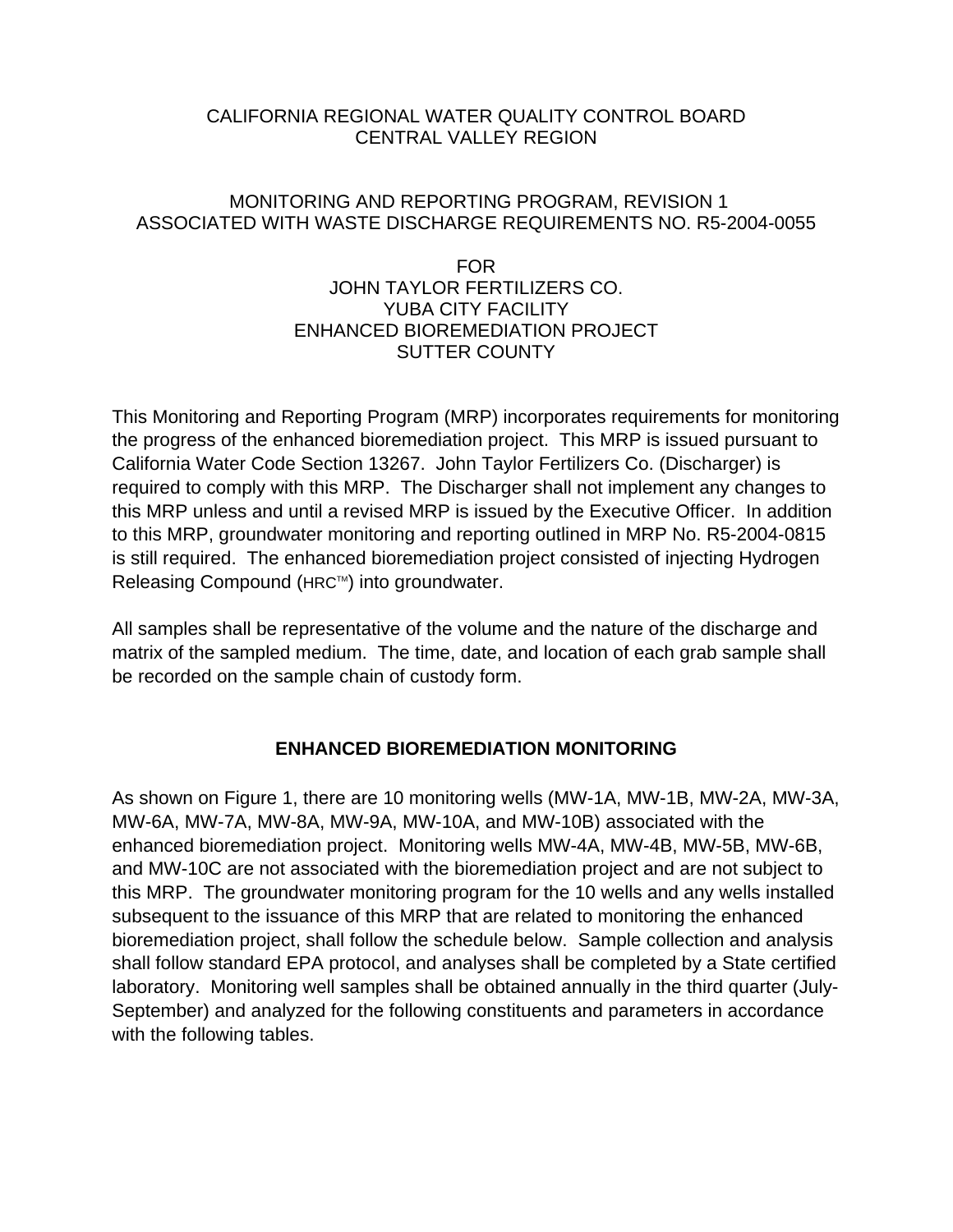#### **Table 1. Bioremediation Groundwater Monitoring Schedule**

 $A =$  Annually in the third quarter (July-September);

S = Semi-annually in the first (Jan-May) and third quarter (July-Sept).

|                                                      | $MV-1A$      | $MW-1B$ | $MV-2A$      | $M W-3A$                  | MW-6A        | $MV-7A$      | $MW-8A$      | A6-MM       | <b>MW-10A</b> | <b>MW-10B</b> |
|------------------------------------------------------|--------------|---------|--------------|---------------------------|--------------|--------------|--------------|-------------|---------------|---------------|
| Depth to Water                                       | $\mathsf{A}$ | A       | $\mathsf{A}$ | $\mathsf A$               | $\mathsf{A}$ | $\mathsf{A}$ | $\mathsf{A}$ | $\mathsf A$ | $\mathsf S$   | $\mathsf S$   |
| Nitrate plus Nitrite<br>(as nitrogen)                | A            | A       | A            | A                         | A            | A            | A            | A           | A             | A             |
| Ammonia/Ammonium                                     |              |         | $\mathsf{A}$ | A                         | A            | A            | A            | A           | A             | A             |
| Volatile Organic<br>Compounds<br>(including 1,2-DCP) |              |         | A            | $\boldsymbol{\mathsf{A}}$ | A            | A            | A            | A           | A             | A             |
| 1,2,3-Trichloropropane                               | A            | A       | $\mathsf{A}$ | A                         | A            | A            | A            | A           | A             | A             |
| Alkalinity                                           |              |         | A            | A                         |              |              |              | A           |               |               |
| Chloride                                             |              |         | A            | A                         | A            | A            | A            | A           | $\mathsf S$   | $\mathsf S$   |
| Sulfate                                              |              |         | A            | A                         | A            | A            | A            | A           | A             | A             |
| <b>Total Organic Carbon</b>                          |              |         | A            | A                         | A            | A            | A            | A           | S             | $\mathsf S$   |
| Methane (dissolved)                                  |              |         | A            | A                         |              |              |              | A           |               |               |
| Oxygen (dissolved)                                   |              |         | A            | A                         | A            | A            | A            | A           | A             | A             |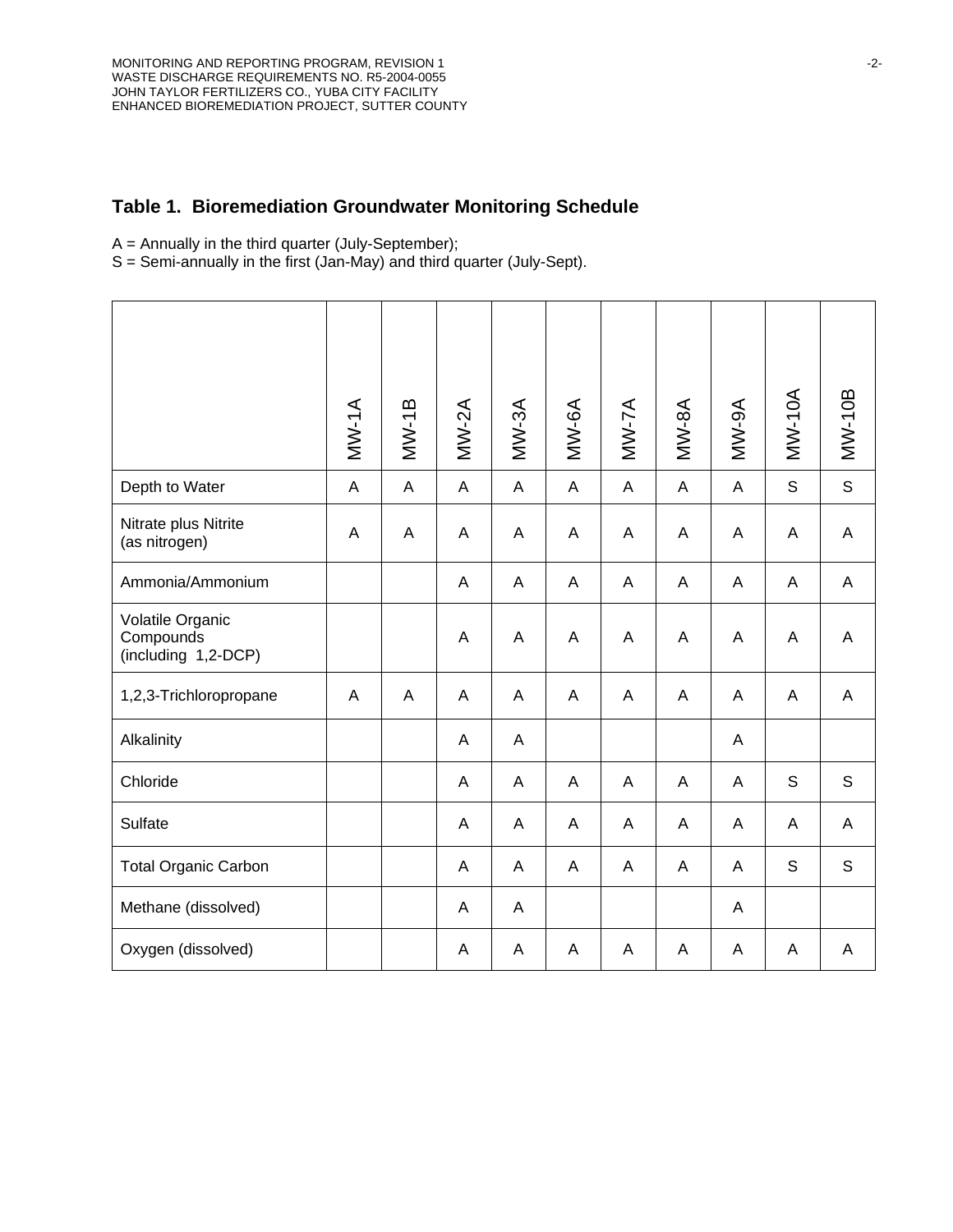| <b>Constituents</b>                                          | <b>Analytical Method</b>                       | <b>Maximum Reporting</b><br>Limit <sup>1</sup> |  |  |
|--------------------------------------------------------------|------------------------------------------------|------------------------------------------------|--|--|
| Depth to Groundwater                                         |                                                | $0.01$ ft                                      |  |  |
| Nitrate plus Nitrite (as nitrogen)                           | SM 4500 or 353                                 | 500 ug/l                                       |  |  |
| Ammonia/Ammonium                                             | SM 4500 or 350                                 | 500 ug/l                                       |  |  |
| Volatile Organic Compounds,<br>including 1,2-Dichloropropane | 8260B                                          | $0.5$ ug/l                                     |  |  |
| 1,2,3-Trichloropropane                                       | 8260B or 504.1 or Low Level GC/MS <sup>2</sup> | 5.0 or 0.02 or 0.005 $3$ ug/                   |  |  |
| Alkalinity                                                   | <b>SM 2320</b>                                 | 10,000 ug/l                                    |  |  |
| Chloride                                                     | 9056                                           | 5,000 ug/l                                     |  |  |
| Sulfate                                                      | 9056 or 300                                    | 1,000 ug/l                                     |  |  |
| <b>Total Organic Carbon</b>                                  | 415, 9060, or SM 5310                          | 1,000 ug/l                                     |  |  |
| Methane (dissolved)                                          | RSK 175M or ASTM D1945                         | $10 \text{ u}$ g/l                             |  |  |
| Dissolved Oxygen                                             | <b>Field instrumentation</b>                   |                                                |  |  |

|  |  |  |  | Table 2. Analytical Methods and Detection Limits |  |
|--|--|--|--|--------------------------------------------------|--|
|--|--|--|--|--------------------------------------------------|--|

 $1$  For nondetectable results

 $2$  1.2.3-TCP may be analyzed with Method 8260B whenever concentrations are at or above 5.0 ug/L. When 1,2,3-TCP is not detected at a detection limit of 5 ug/L then in the next regularly scheduled monitoring event, 1,2,3-TCP in this well shall be analyzed by Method 504.1 or by Low Level GC/MS. When 1,2,3-TCP is not detected at 0.02 ug/L then in the next regularly scheduled monitoring event, 1,2,3-TCP in this well shall be analyzed by Low Level GC/MS.

 $3$  Method Reporting Limit for 1,2,3-TCP by Method 8260B is 5 ug/L, by Method 504.1 is 0.02 ug/L, and by Low Level GC/MS Method is 0.005 ug/L.

#### **REPORTING**

In reporting monitoring data, the Discharger shall arrange the data in tabular form so that the date, sample type, and reported analytical result for each sample are readily discernible. The data shall be summarized in such a manner to clearly illustrate compliance with waste discharge requirements and spatial or temporal trends, as applicable. The results of any monitoring done more frequently than required at the locations specified in the MRP shall also be reported to the Regional Board.

As required by the California Business and Professions Code Sections 6735, 7835, and 7835.1, all Groundwater Monitoring Reports shall be prepared under the direct supervision of a Registered Engineer or Geologist, signed by the registered professional, and shall be accompanied by a transmittal letter.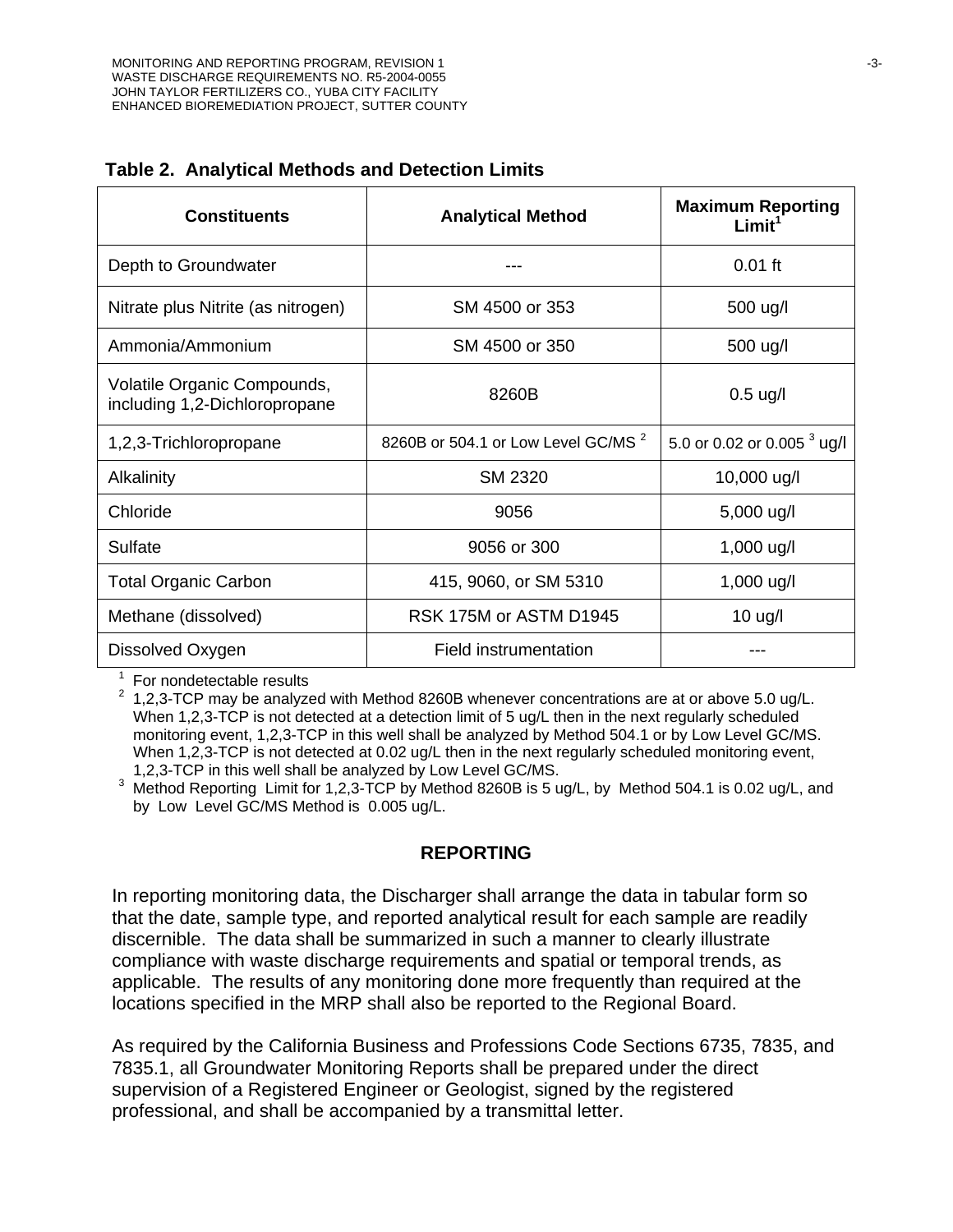# **A. Annual Report**

An annual report shall be submitted to the Board by **1 November** each year. These reports may be combined with the corresponding reports required by MRP No. R5- 2004-0815. The annual report shall contain the following minimum information:

- 1. Summary data tables of historical and currrent water table elevations and analytical results.
- 2. A narrative description of all preparatory, monitoring, sampling, and analytical testing activities for the groundwater monitoring. The narrative shall be sufficiently detailed to verify compliance or lack thereof with the waste discharge requirements, this MRP, and the Standard Provisions and Reporting Requirements. The narrative shall be supported by field logs for each well documenting depth to groundwater; parameters measured before, during, and after purging; calculation of casing volume; total volume of water purged, etc.;
- 3. Calculation of groundwater elevations and discussion of seasonal trends, if any;
- 4. A table showing well construction details such as well number, groundwater zone being monitored, coordinates, top of casing elevation, depth of well, and depth of screen intervals;
- 5. A narrative discussion of the analytical results for all groundwater locations monitored, including spatial and temporal trends, with reference to summary data tables, graphs, and appended analytical reports (as applicable);
- 6. A comparison of the monitoring data to the groundwater limitations and an explanation of any violation of those requirements;
- 7. A scaled map showing relevant structures and features of the facility, the injection grid, the locations of monitoring wells and any other sampling stations, and groundwater elevation contours referenced to mean sea level datum; and
- 8. Copies of all laboratory analytical report(s) for groundwater monitoring not previously transmitted. These may be provided on electronic media.
- 9. An evaluation of the performance of the HRC® and an analysis of its effectiveness in destroying the pollutants;
- 10. A discussion of any data gaps and potential deficiencies/redundancies in the monitoring system or reporting program; and
- 11. If desired, a proposal and rationale for any revisions to the groundwater sampling plan frequency and/or list of analytes.

The Discharger shall implement the above monitoring program as of the date of the Order.

Ordered by: \_\_\_\_\_\_

PAMELA C. CREEDON, Executive Officer

 \_\_\_\_\_\_\_\_\_\_\_\_15 June 2009\_\_\_\_\_\_\_\_\_\_\_\_\_\_\_\_\_ (Date)